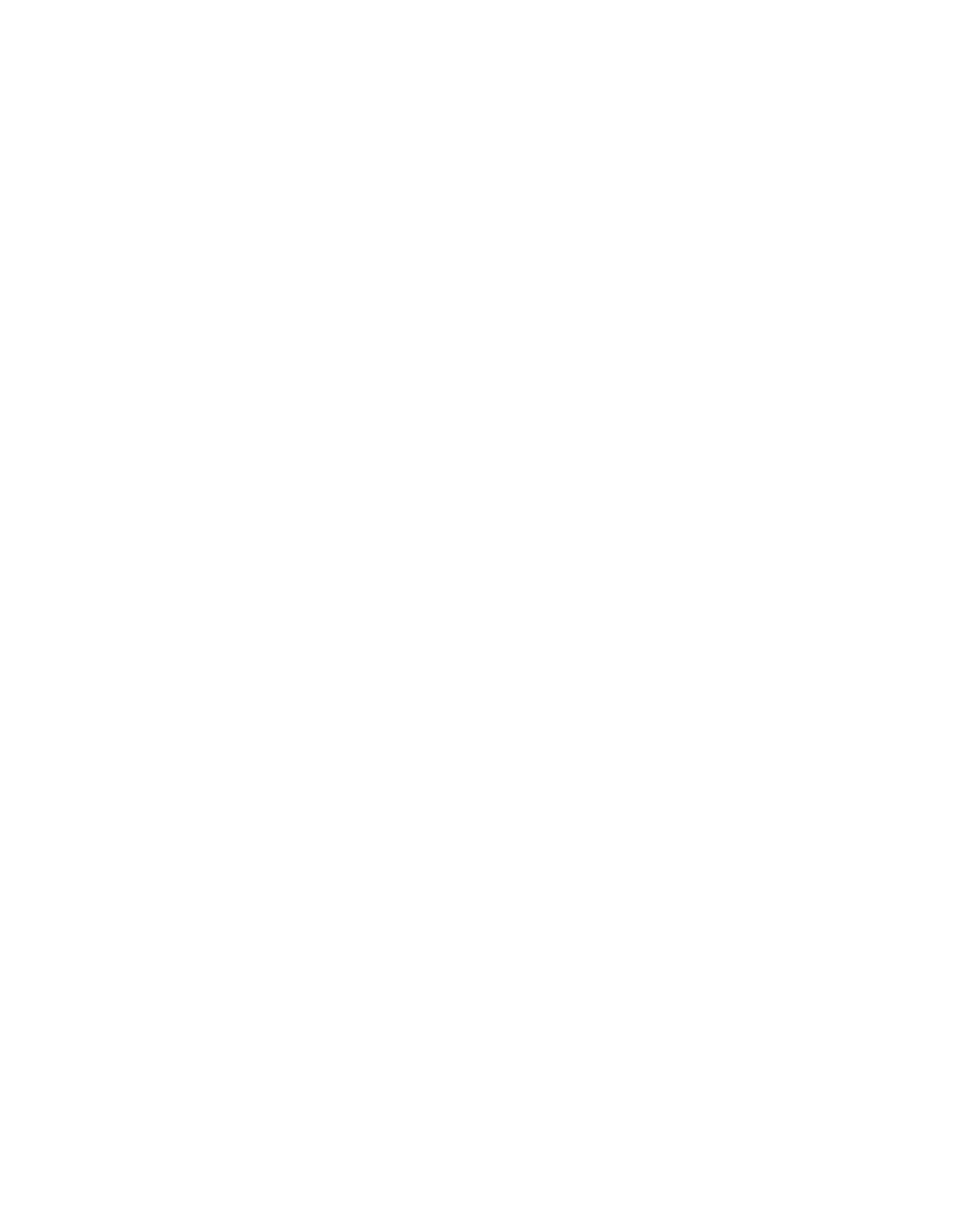# **INDUSTRIAL DISCHARGE PERMIT**

Pursuant to the provisions of Minnesota Statutes Chapter 473 as amended and the Waste Discharge Rules for the Metropolitan Disposal System (MDS) permission is hereby granted to

# U of M - TCEM

# 501 SE 23rd Ave

# Minneapolis, MN 55455

for the discharge of Industrial Waste into public sewers within the community of Minneapolis tributary to the Metropolitan Council's Metropolitan Wastewater Treatment Plant.

This Permit is granted in accordance with the application previously submitted and in consideration of the plans, specifications and data contained in the application.

Discharge Limitations, Monitoring and Reporting Requirements, Compliance Schedules, General

Permit Conditions, and Specific Permit Conditions are contained in following sections of this Permit.

EFFECTIVE DATE: EXPIRATION DATE: January 01, 2016 December 31, 2018

Issued by METROPOLITAN COUNCIL ENVIRONMENTAL SERVICES

L Pogarki

December 21, 2015

General Manager, or duly authorized representative Larry Rogacki, Assistant General Manager Support Services Business Unit

Date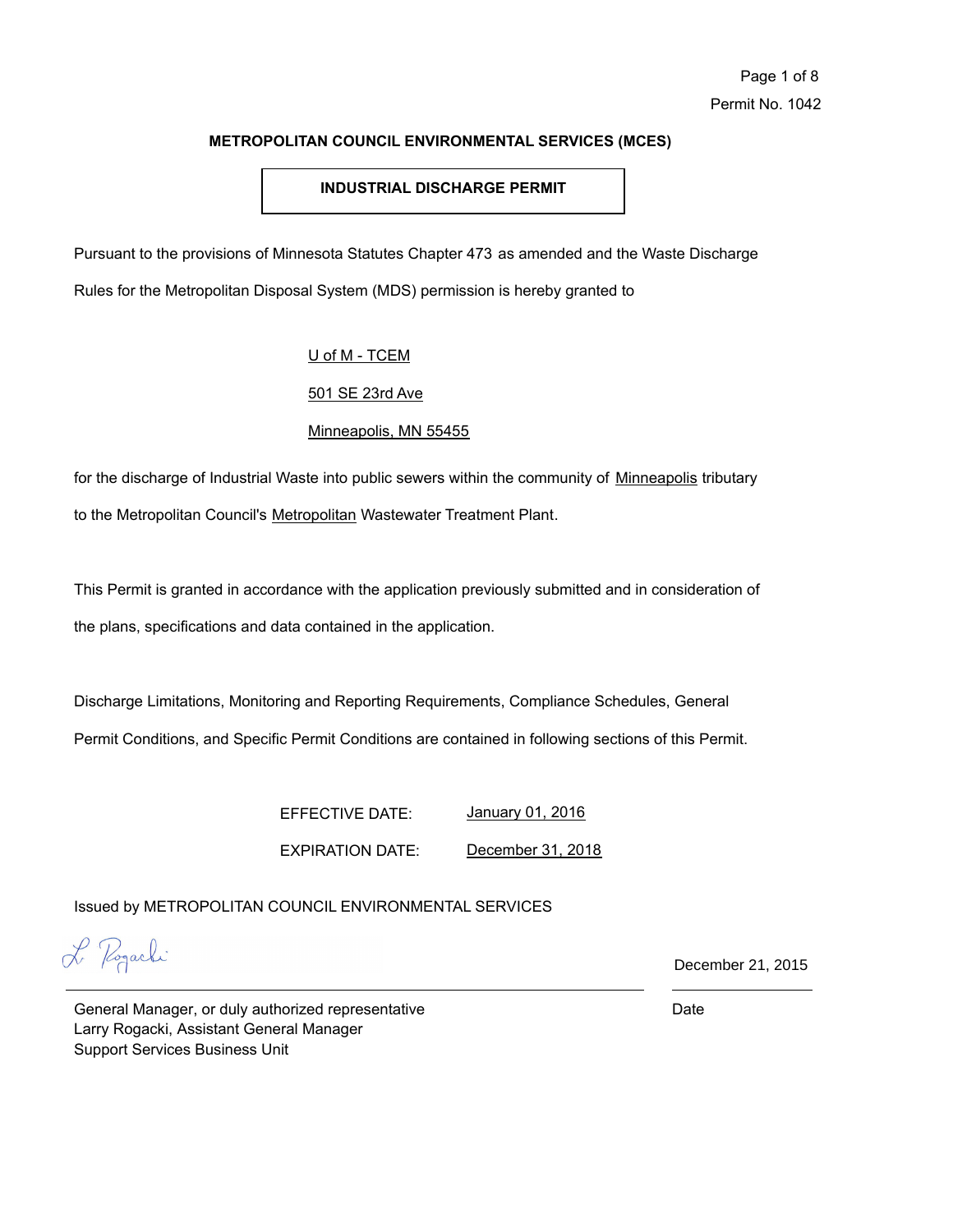# A. Discharge Limitations

1. Discharge Limits at Sample Location(s):

The following Discharge Limits are based on the listed Rule(s) for the specified sampling location(s):

| Applicable<br><b>Rule</b>         | <b>Rule</b><br><b>Description</b>                     | <b>Regulated Pollutant</b>  | <b>Standard</b><br>(mg/L) |
|-----------------------------------|-------------------------------------------------------|-----------------------------|---------------------------|
| Waste<br>Discharge Rule<br>401.00 | <b>MCES</b> Local<br>Pretreatment<br><b>Standards</b> | Cadmium                     | 1.0                       |
|                                   |                                                       | Chromium                    | 6.0                       |
|                                   |                                                       | Copper                      | 4.0                       |
|                                   |                                                       | Cyanide, total              | 4.0                       |
|                                   |                                                       | Lead                        | 1.0                       |
|                                   |                                                       | Mercury                     | 0.002                     |
|                                   |                                                       | <b>Nickel</b>               | 6.0                       |
|                                   |                                                       | Zinc                        | 6.0                       |
|                                   |                                                       | pH Minimum (Standard Units) | 5.0                       |
|                                   |                                                       | pH Maximum (Standard Units) | 11.0                      |

#### **SP-02: Batch Discharge of Drummed Wastes**

Local pretreatment standards for metals and cyanide are the maximum for any 24 hour period.

pH standards are continuous and apply at all times.

# 2. Prohibited Waste Discharges

Prohibited wastes are specific in Waste Discharge Rule 406 and include, but are not limited to the following: (a) Flammable, explosive and corrosive wastes, gasoline, fuel oil, lubricating oil, hydraulic oil, motor oil, or grease; (b) Wastes that are likely to obstruct the flow within public sewers: grease, fat or oil of animal or vegetable origin, solid wastes, garbage, guts, bones, ash, sand, rags, lime, metal, wood, plastic, glass, or yard wastes; (c) Wastes that are likely to cause interference, pass-through, or operational problems: slug discharges, toxic chemicals, poisons, dyes, or inks; (d) Wastes that are likely to cause a public nuisance: noxious, malodorous, or foam producing substances; (e) Hazardous wastes, as defined by Minnesota Statutes; and (f) Waste generated outside of the Metropolitan Area.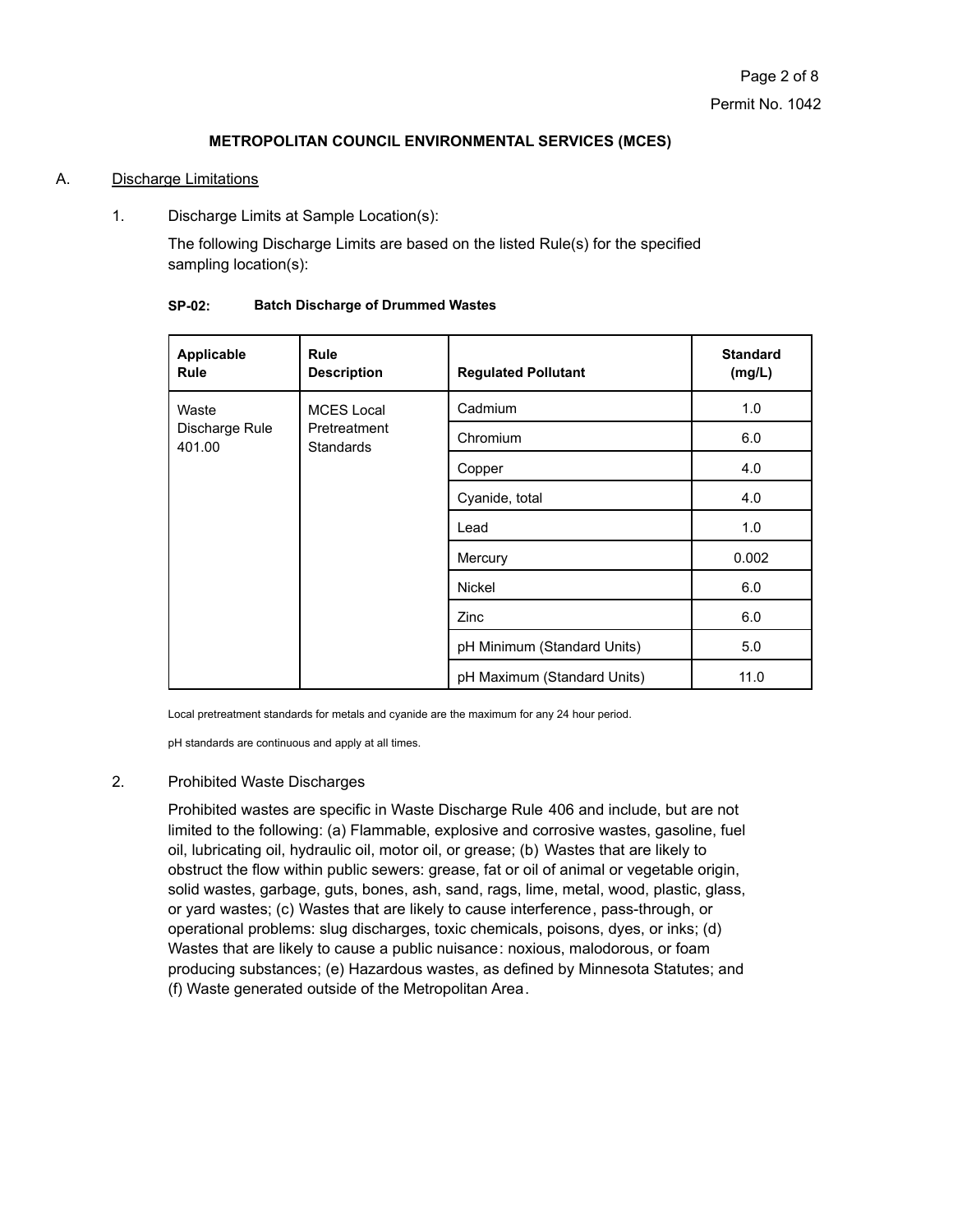#### B. Monitoring and Reporting Requirements

1. Following are the specific monitoring point location(s), sample collection frequency, volume determination, sample compositing, and (if necessary) the calculation methods required by this Industrial Discharge Permit. Representative wastewater samples shall be collected at each sampling point (SP) by the Permittee in accordance with these requirements and Waste Discharge Rules 212, 213, and 215. **These samples shall be collected each reporting period on normal operating days based on the corresponding frequency listed in Attachment A.**

#### i) Monitoring Point:

## **SP-02: Batch Discharge of Drummed Wastes**

Samples shall be collected from the drums that contain the non-hazardous waste awaiting discharge to the sanitary sewer. Samples from each drum shall be either a coliwasa type column sample or a grab sample if the drum is well mixed.

#### ii) Collection Frequency:

One representative sample shall be collected from each drum.

## iii) Volume Determination:

Total facility discharge volumes shall be based on incoming water meter readings, the volumes of wastewaters shipped in and discharged from the TCEM, and measurements or calculations for other water uses. A process wastewater volume shall be determined by estimating the overall volume of wastewater discharged from all of the drums.

## iv) Compositing Method:

Samples from each drum shall be analyzed independently, or like samples from like drums may be composited together proportionally and analyzed as a group of like drums. Results from the analysis of each sample shall be compared to Discharge Limits listed in Section A.1. for compliance determination and requesting discharge approval from MCES prior to discharge.

# v) MCES Strength Charge:

The MCES Strength Charge is based on total facility concentrations for Chemical Oxygen Demand (COD) and Total Suspended Solids (TSS), and the total facility discharge volume for each reporting period. MCES Strength Charges are determined in accordance with Waste Discharge Rule 302.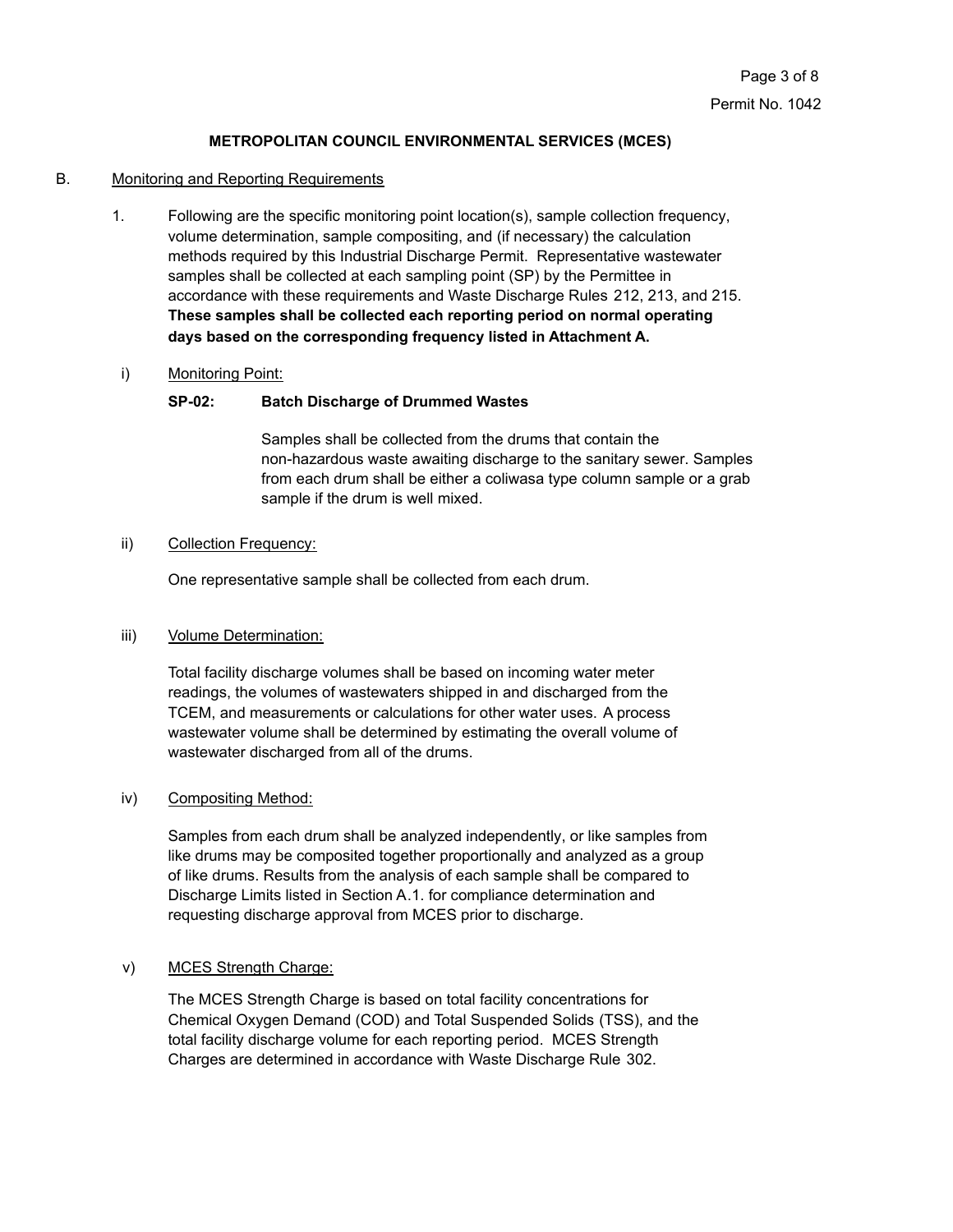- B. Monitoring and Reporting Requirements (continued)
	- 2. Parameters

Chemical analysis, in accordance with Waste Discharge Rule 216, of the sample(s) representing the waste discharged through the specific monitoring point(s), shall be performed for the following parameters:

#### **See Attachment A**

#### 3. Reporting Requirements

The Permittee shall submit a complete Industrial Waste Discharge Report **1** time per a. year, according to the following schedule:

> Reporting Period Report Due in MCES office by January 1 - December 31 January 30

b. Permittees subject to EPA Categorical Pretreatment Standards shall submit an EPA Categorical Compliance Report with each Industrial Waste Discharge Report.

#### C. Compliance Schedule

The Permittee shall install additional pretreatment equipment and/or conduct necessary operation and maintenance to comply with the Discharge Limitations in accordance with the schedule set forth in:

#### Not Applicable

## D. General Permit Conditions

- 1. All discharges into public sewers by the Permittee shall be in accordance with applicable provisions of the Waste Discharge Rules for the MDS and this Permit.
- 2. The Permittee shall not knowingly make any false statement, representation or certification in any record, report, plan or other document submitted to MCES.
- 3. This Permit shall not release the Permittee from any liability, duty or penalty imposed by local, state or federal statutes, regulations, ordinances or license requirements regarding waste disposal.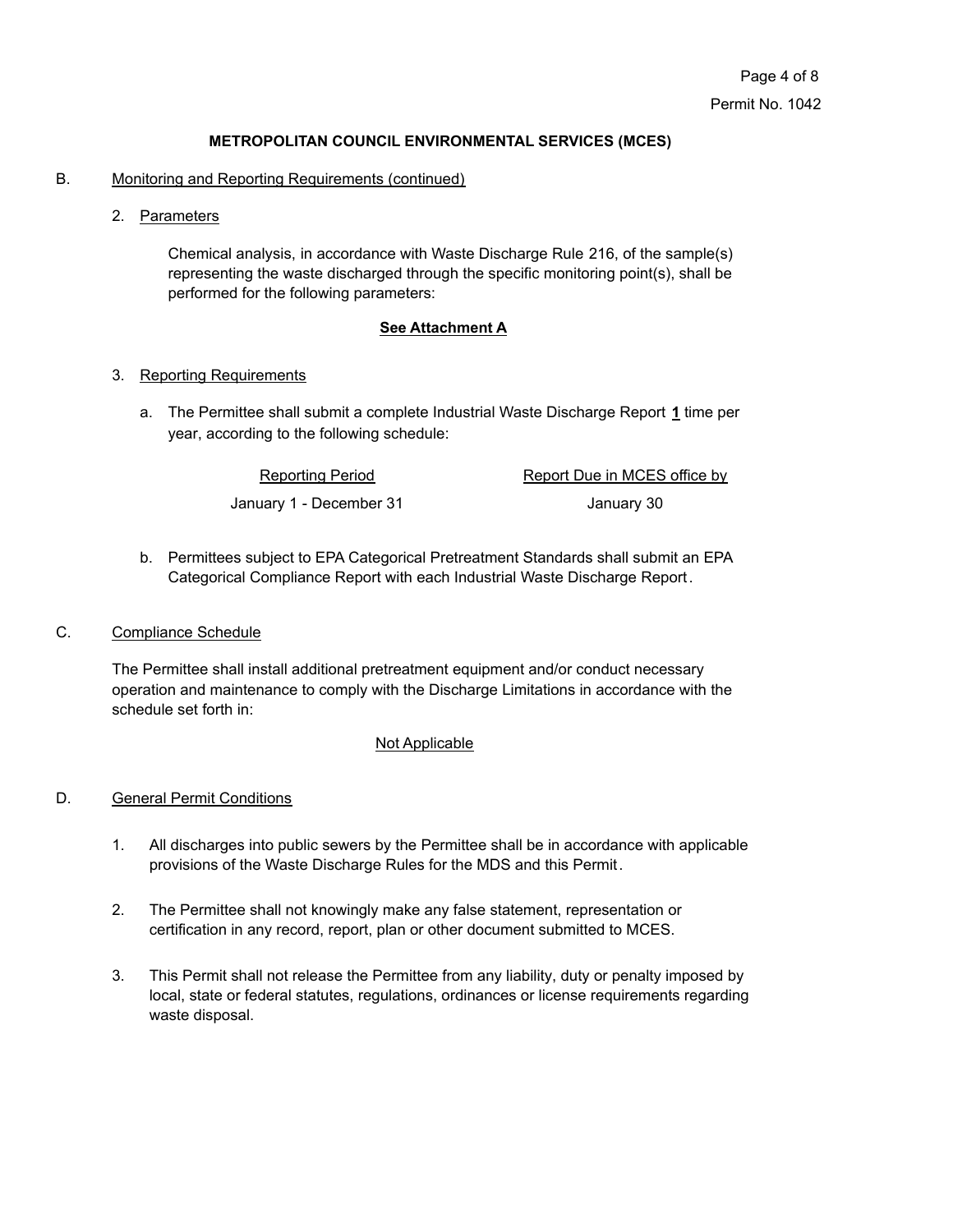# D. General Permit Conditions (continued)

4. This Permittee shall take all reasonable precautions to minimize all accidental discharges including prohibited slugs, spills, and bypassess. Plans for the prevention and control of accidental discharges shall be submitted to the Industrial Waste & Pollution Prevention Section for approval within a specific period of time when required by MCES. **In the event of any significant accidental discharge, spill, or bypass, the Permittee shall IMMEDIATELY notify the Minnesota State Duty Officer at (651) 649-5451 and report the facility address, and other pertinent information.**

In accordance with Waste Discharge Rule 412, the Permitee shall post a permanent notice on an employee bulletin board or other prominent place advising employees how to notify the Minnesota State Duty Officer in the event of an accidental or prohibited slug discharge.

- 5. The Permittee shall notify the Industrial Waste & Pollution Prevention Section within 24 hours of becoming aware of any violation of the Discharge Limitations in Section A. of this Permit.
- 6. The Permittee shall pay applicable Permit fees, Strength Charges, Load Charges, self-monitoring report late fees, and other cost recovery fees assessed by MCES.
- 7. In accordance with Waste Discharge Rule 211, the Permittee shall not assign or transfer an Industrial Discharge Permit to a new owner, or a new location, without the written approval of MCES.
- 8. In accordance with Waste Discharge Rule 214, the Permittee shall unconditionally allow MCES personnel to enter the Permittee's premises for the purposes of inspection, monitoring, records review or any other actions, needed to verify information received by MCES or determine compliance with the Waste Discharge Rules and this Permit. The Permittee shall not place conditions upon entry of MCES personnel to the Permittee's premises. In the event that an employee of MCES signs any document agreeing to conditions of entry, including, but not limited to confidentiality of information, this Permit supersedes any such agreement.
- 9. The Permittee shall retain its waste disposal records, in accordance with Waste Discharge Rule 214, for a period of not less than three years.
- 10. The analytical results for all wastewater monitoring conducted during each reporting period, at the monitoring point(s) specified in this Permit or at points representing the industrial discharge through the monitoring point(s), including in-house sampling and analysis, shall be submitted with each Industrial Waste Discharge Report. All analytical results shall include the operating day discharge volume. Permittees conducting more than one sampling event, in accordance with Permit requirements in Section B, during a reporting period, shall compute an arithmetic average for all parameters subject to EPA Categorical Pretreatment Standards. The average operating day discharge volume shall also be included. For pH, the minimum and maximum value in the range of measured values shall be listed.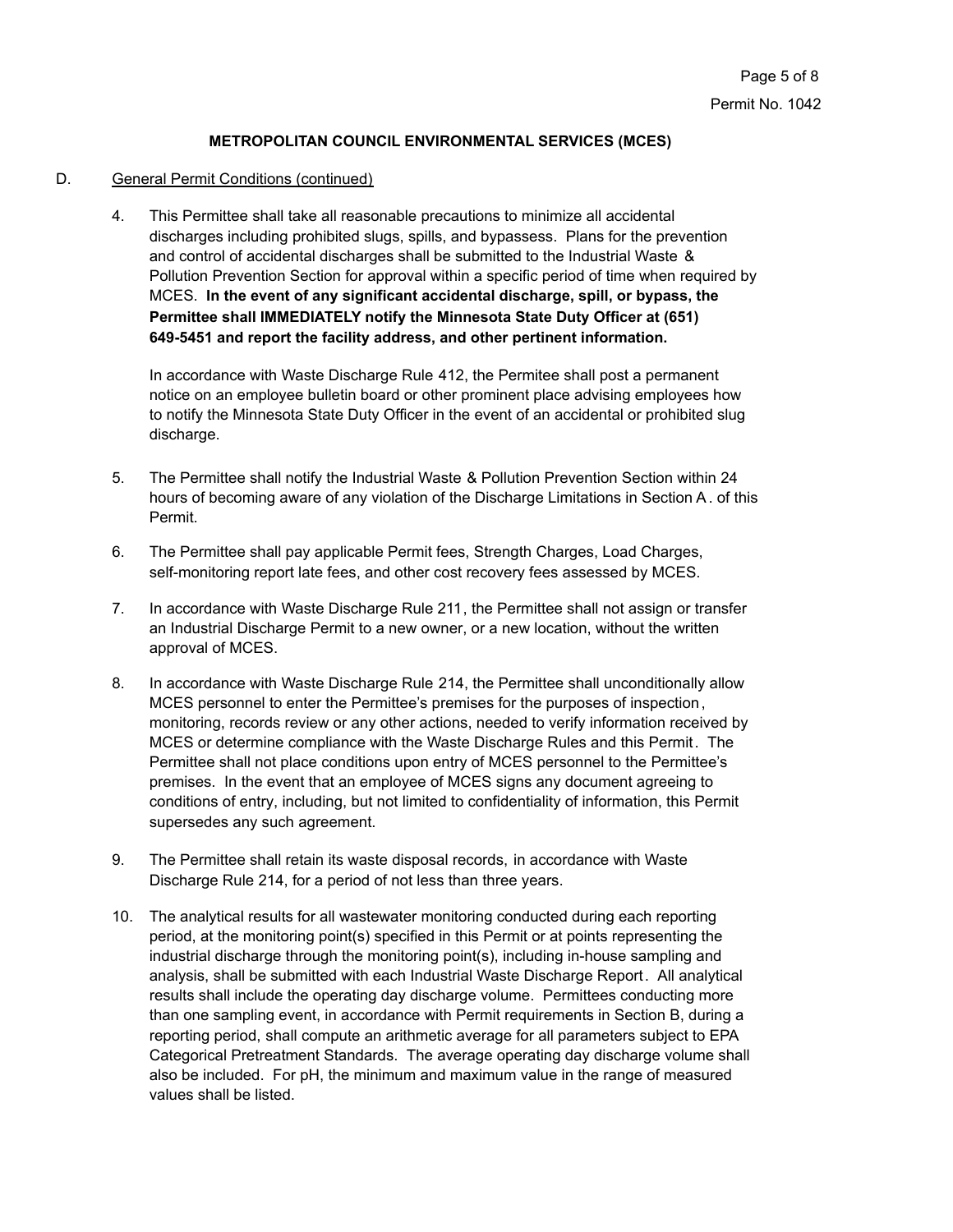# D. General Permit Conditions (continued)

- 11. If applicable, the Permittee shall install, operate, and maintain sampling and monitoring devices in proper working order at the Permittee's expense.
- 12. The Permittee shall notify the Industrial Waste & Pollution Prevention Section at least 60 days prior to making changes, such as:
	- moving, adding, or replacing processes or equipment, or
	- modification of the wastewater monitoring point, or
	- installation or modification of wastewater pretreatment equipment, or
	- any other operational changes that would significantly affect the volume or characteristics of the wastewater discharged.

This Permit shall then be subject to modification or reissuance in accordance with Waste Discharge Rules 206-209.

- 13. The Permittee shall be subject to civil liability as a result of discharges which violate the Waste Discharge Rules, applicable federal pretreatment standards or requirements, or any requirement or condition contained in this Permit. Further, any violation may also result in the Permittee being subject to civil and/or criminal penalties in the amount of \$1,000 per day, 90 days imprisonment, or both.
- 14. Information and data that Permittees submit to MCES shall be available to the public as required by Waste Discharge Rule 221, the Minnesota Government Data Practices Act, Minnesota Statutes, chapter 13, 40 CFR part 403.14 or any other applicable law. The Permittee may make a written request that certain submitted information remain confidential. If MCES determines that this information is eligible for classification as confidential, then the information will not be made available to the public. Information determined to be confidential will remain available only to MCES or any other public agency with the authority to view such information. Information that MCES needs to determine applicable regulations, compliance with the Waste Discharge Rules, or characteristics of the wastewater discharge cannot be deemed confidential.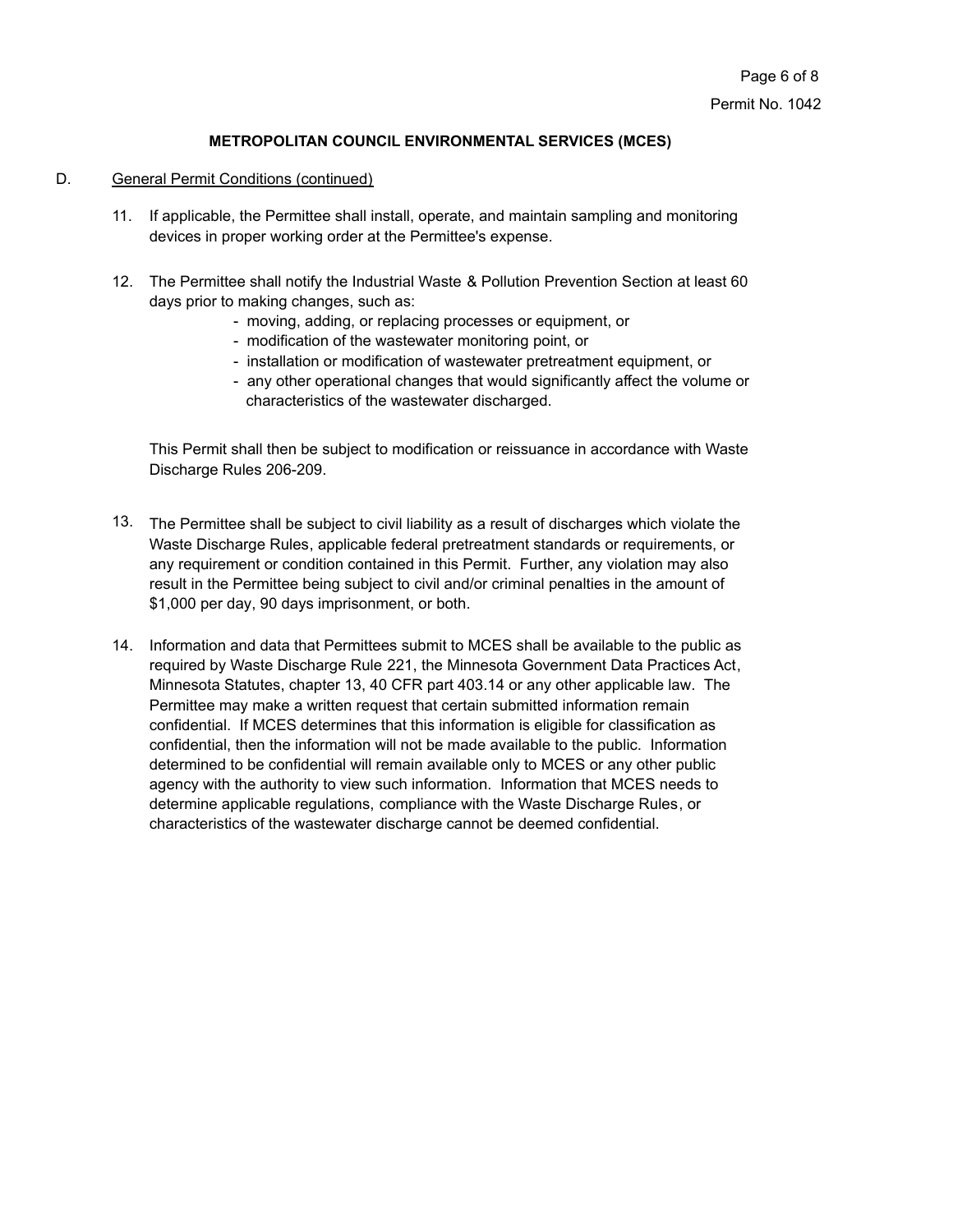## E. Specific Permit Conditions

- Wastewater Volume Review The results of the wastewater volume review conducted prior to the reissuance of this Industrial Discharge Permit indicate that the Permittee is not required to pay additional Sewer Availability Charge (SAC) units at this time. Future increases in wastewater volume discharge to the Metropolitan Disposal System will be subject to SAC Payment requirements. 1.
- The Permittee shall not discharge any prohibited waste materials, as listed under Section 406.00 of the Waste Discharge Rules. 2.
- Silver discharge concentrations equal or greater than 5 mg/L constitute hazardous waste. Such discharge is prohibited by Waste Discharge Rule 406.19. 3.
- Wastewater from the cleaning of floors in the facility; including any process, loading, or storage areas; shall be collected, stored, sampled, and analyzed for evaluation and discharged in accordance with Section B and Section E Specific Permit Condition Number 6. of this permit, if allowed by MCES. If there is one drum containing floor scrubber wastewater, it shall be sampled and analyzed separately. If there are multiple drums of floor scrubber wastewater, these drums would be considered "like" drums and may be analyzed as a group of like drums, following the procedures in Section B of this permit. 4.
- The Permittee shall monitor the filter/pretreatment system for break-through once per year during the second half of the year. Documentation of this testing, including laboratory test results, shall be submitted annually with the Industrial Waste Discharge report. 5.
- Prior to disposal, each batch of non-hazardous waste shall be sampled and analyzed for Cadmium, Chromium, Copper, Lead, Nickel, Zinc, Mercury, pH, Total Suspended Solids, Chemical Oxygen Demand. Further, if photographic, x-ray processing chemicals, or other potentially silver-bearing chemicals are present in a drum, then also analyze this drum's wastewater for Silver. Follow procedures outlined in Section B. of this permit. The results of these analyses shall be submitted to MCES prior to discharge for evaluation by MCES. 6.